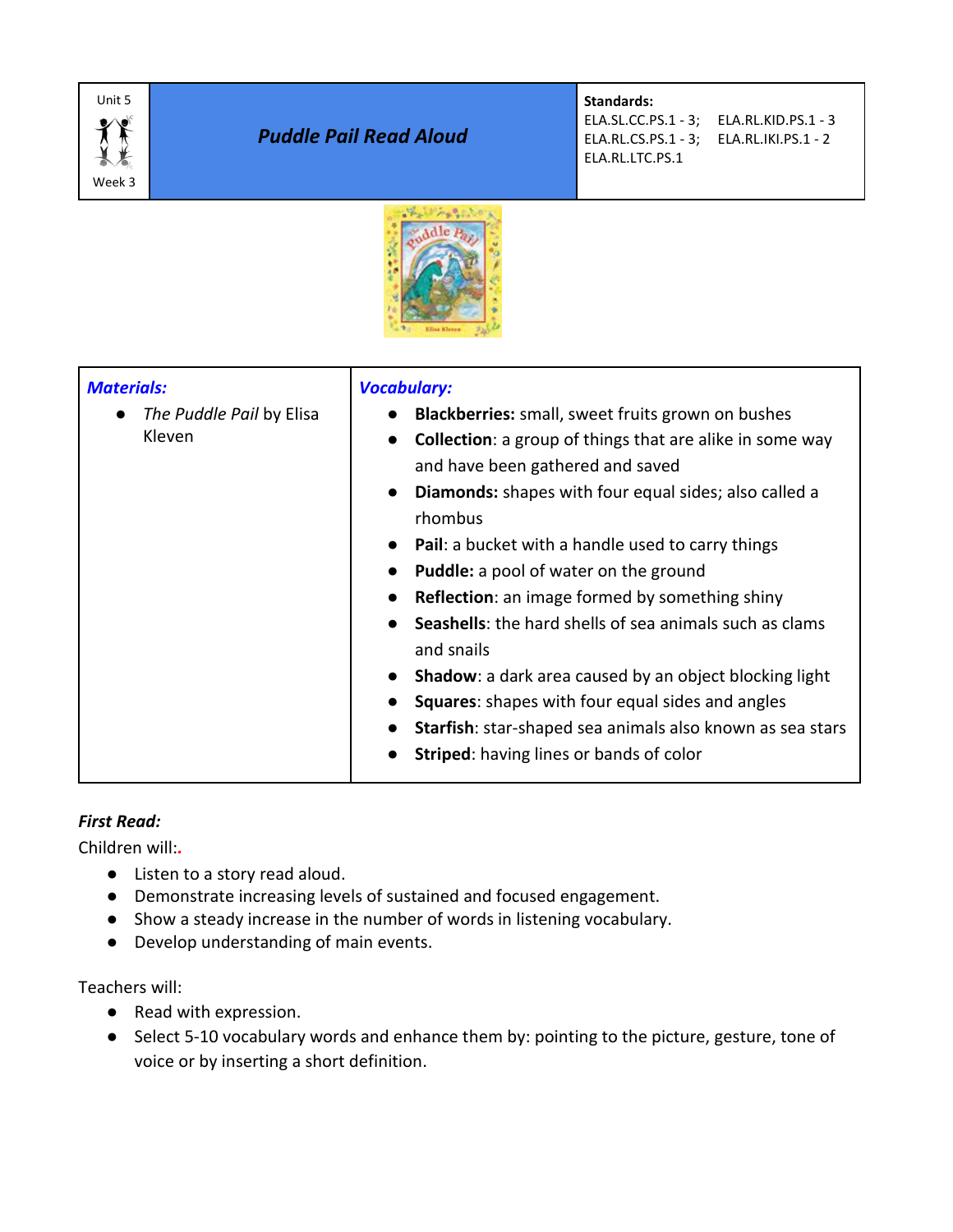- Provide comprehension asides: comment during the story about the main character's emotional state, explain an illustration or a change in scene, or indicate what various characters do or do not know.
- Model analytical thinking when appropriate e.g. "I'm thinking…."

| "Today's book is a new one. The book's title is<br>The Puddle Pail."                                                                                                                                                                                                                        | Underline title the words and linger with finger<br>under each 'P', as you begin to pronounce both<br><b>Puddle and Pail.</b> |
|---------------------------------------------------------------------------------------------------------------------------------------------------------------------------------------------------------------------------------------------------------------------------------------------|-------------------------------------------------------------------------------------------------------------------------------|
| "The author of this story is Elisa Kleven. And, in<br>addition to writing the words for the story, Ms.<br>Kleven also created the illustrations. She is a<br>familiar authorshe wrote and illustrated<br>Hooray a Pinata too."                                                              | Underline both words in her name, as you read<br>them.                                                                        |
| "This is a story about two crocodile brothers<br>Sol and Ernst. One day, they went to the<br>beach, carrying their <i>pails</i> . But then the<br>brothers argued about what to do with their<br>pailsthey both had very different ideaslet's<br>read the story and find out what happens." | Introduce main characters. Point to each<br>crocodile: Sol (green croc) and Ernst (blue croc)<br>Introduce story problem.     |
| "Ernst, a young blue crocodile and his big<br>green brother Sol                                                                                                                                                                                                                             | p.1 Point to each character as you read                                                                                       |
| I'm going to fill my pail with <i>shells</i> ."                                                                                                                                                                                                                                             | Point to shells.                                                                                                              |
| "You ought to start a <b>collection</b> Ernst A<br>collection is a group of things that are alike in<br>some way and have been gathered and saved<br>like Sols rocks and feathers."                                                                                                         | pgs. 3-4 Point to rocks, feathers & string                                                                                    |
| "Ernst wanted to collect the puddle--the water<br>on the ground."                                                                                                                                                                                                                           | pgs. 9-10                                                                                                                     |
| "Ernst thought the <i>puddles</i> were purple, striped,<br>and flowered because he saw reflections of the<br>purple house, the red striped fence, and the<br>flowers on the tree."                                                                                                          | pgs. 13-16 Comprehension aside: point to each<br>as you read                                                                  |
| "Twelve seashells, eight feathers, nineteen<br>little rocks"                                                                                                                                                                                                                                | p. 21 Point to sea shells, feathers, rocks,<br>seaweed, marble, nutshell and dinosaur as you<br>read.                         |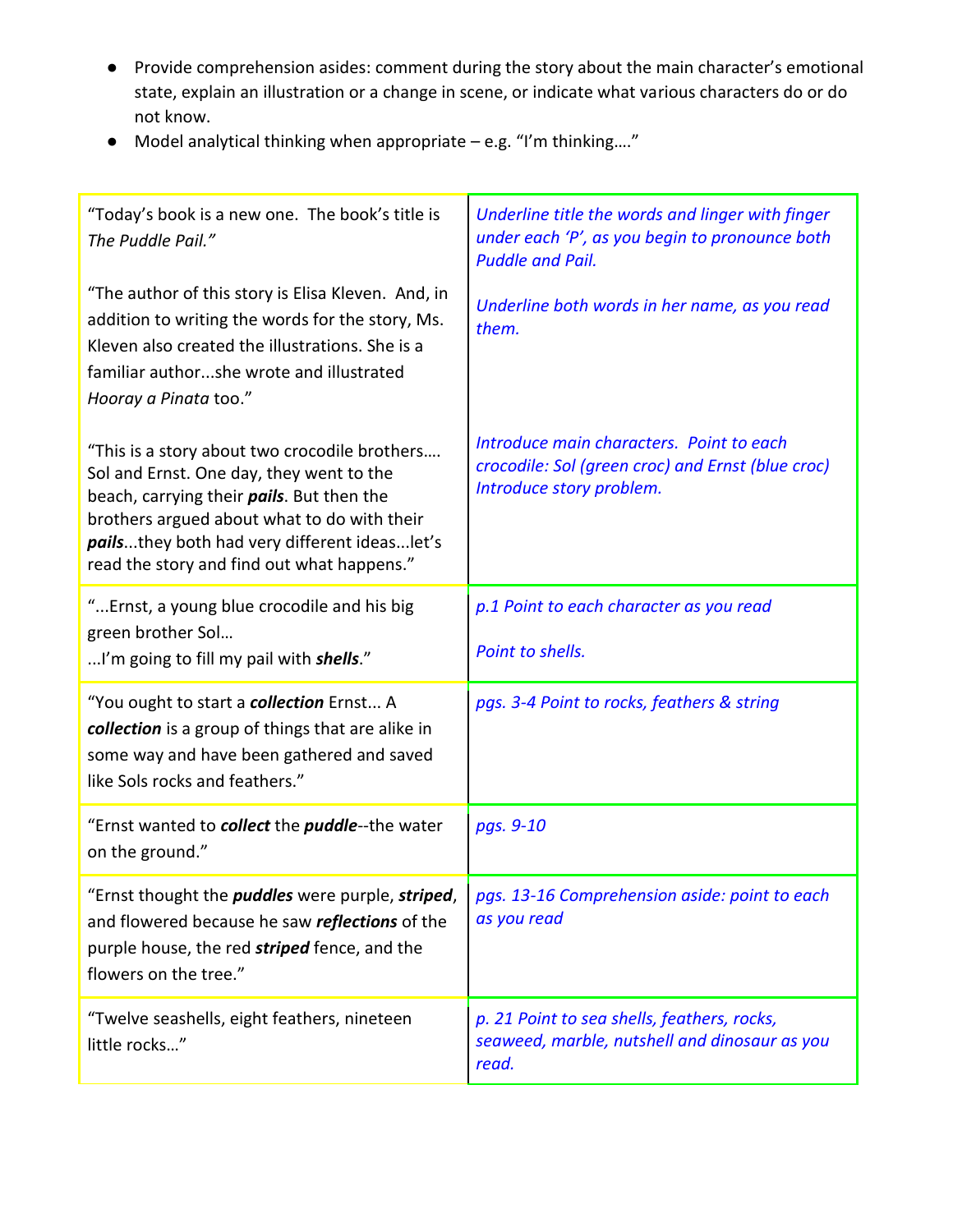| "When night fell, stars collected in the                                                                                                | p.26 Point to the night sky then to the sky's |
|-----------------------------------------------------------------------------------------------------------------------------------------|-----------------------------------------------|
| puddle pail"                                                                                                                            | reflection in the pail                        |
| "Ernst used the water from his <i>puddle pail</i><br>to create a <b>collection</b> of paintings of all the<br>reflections he had seen." | p. 30                                         |

### *Discussion Questions(s):*

- Why does Ernst want to collect puddles?
- How did Sol feel when Ernst said he was going to collect puddles? How did you know?

### *Second Read*

Children will:

- Demonstrate increased level of sustained and focused engagement
- Show a steady increase in the number of words in listening vocabulary
- Develop understanding of main events

Teacher will:

- Continue to define the vocabulary words from Story Reading 1 and include additional vocabulary that may need more verbal definitions.
- Explain feelings or thoughts of secondary characters.
- Deepen the comprehension of primary characters, story problem, etc.
- Model analytical thinking.

| "We have read this story once before. So we<br>remember that the story's title isThe Puddle<br>Pail. The author is Elisa Kleven, and she is also<br>the illustrator, who created the pictures."                         | Pause before reading the title so that children<br>can chime in. Underline the title while reading it. |
|-------------------------------------------------------------------------------------------------------------------------------------------------------------------------------------------------------------------------|--------------------------------------------------------------------------------------------------------|
| "Here are the crocodile brothers Sol and Ernst.<br>Sol looks happy to be collecting- gathering,<br>colorful things but Ernst looks sad that he<br>doesn't know what to <b>collect</b> . Let's read the<br>story again." | Turn to page 11-12 to reorient children to story.<br>Point to each character as you name them.         |
| "Ernst can't <b>collect</b> the stars in the sky because<br>they are far away. I think he doesn't want to<br>collect starfish because they are animals and<br>they are alive and need to live in the ocean."            | p. 7 Comprehension aside                                                                               |
| "Ernst wanted to <b>collect</b> the <b>puddle</b> because he                                                                                                                                                            | pgs. 9-10 Comprehension aside                                                                          |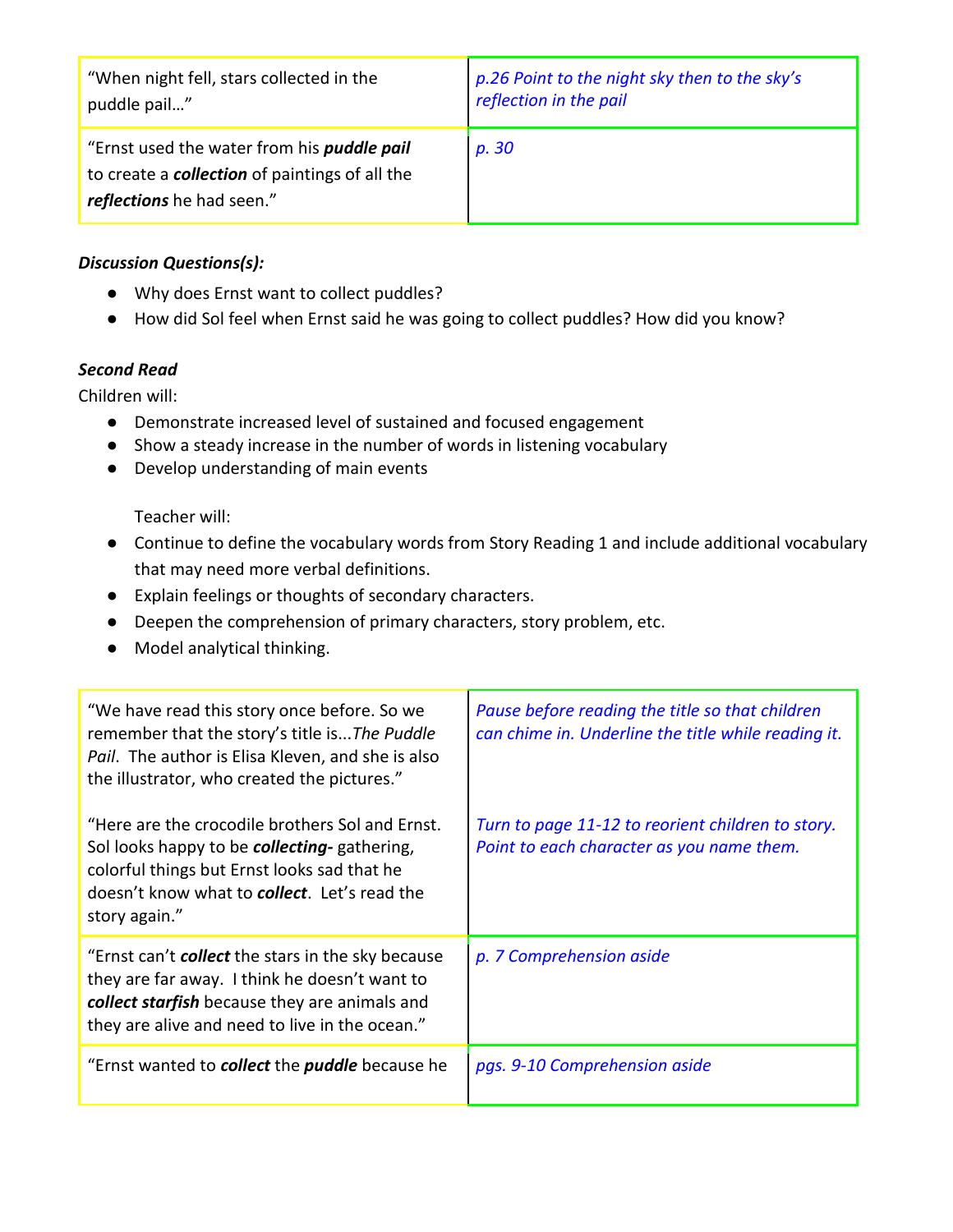| liked the sky's reflection in it. The puddle's<br>surface is smooth like a mirror so it reflects the<br>image of the sky."                                                         |                               |
|------------------------------------------------------------------------------------------------------------------------------------------------------------------------------------|-------------------------------|
| "Sol still didn't understand why Ernst wanted<br>to have a <i>puddle collection</i> . Sol said it was<br>weird--unusual--because he had never seen a<br>puddle collection before." | p. 18                         |
| "The butterfly is blocking the sun and casting a<br>butterfly shaped <b>shadow</b> on the water as it<br>flies by."                                                                | Pas.31-32 Comprehension aside |
| "-with sweet juicy <b>blackberries</b> -growing on<br>the bushes."                                                                                                                 | Pq.33 point to fruit on bush  |

# *Discussion Questions(s):*

- Why did Sol say to Ernst that he would "go down to the beach by myself and collect *real* things"?
- Why did Sol think puddles weren't "real" things?
- What did Ernst think about Sol's ideas about what he could collect? How do you know?

# *Third Read:*

Children will:

- Jointly reconstruct the story with peers and teacher
- Recall some main events when prompted
- Ask/Answer questions for further understanding

Teacher will:

- Jointly reconstruct the story with children.
- Expand, clarify or add more information to children's responses.
- Address misunderstandings.
- Define words as necessary.
- Deepen comprehension asides.
- Model analytical thinking.

| "We have read this book together twice so we remember   Pause before reading the title for |                                   |
|--------------------------------------------------------------------------------------------|-----------------------------------|
| the title isThe Puddle Pail. Today we are going to talk                                    | children to chime in.             |
| about and retell the story together."                                                      | Use phrases such as "We remember" |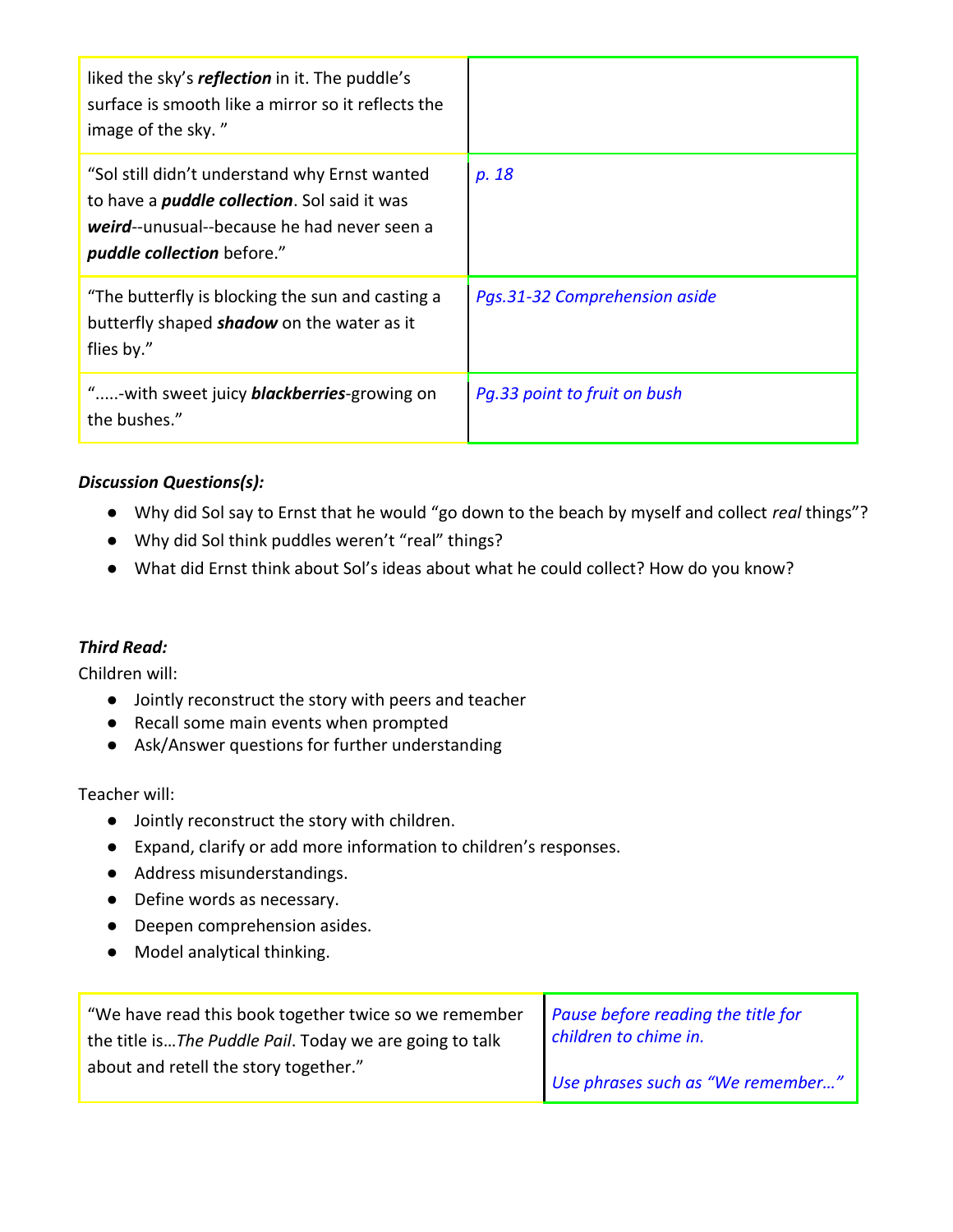|                                                                                                                                                                           | or "What is happening here?" while<br>pointing to the action on the pages.<br>Comments will mostly be in response<br>to what the children say. |
|---------------------------------------------------------------------------------------------------------------------------------------------------------------------------|------------------------------------------------------------------------------------------------------------------------------------------------|
|                                                                                                                                                                           | p.2 Read page.                                                                                                                                 |
| "What is happening here? What are Sol and Ernst talking<br>about?"                                                                                                        | Pgs.3-4                                                                                                                                        |
| "Then Sol says, 'Collect something you really<br>likesomething that comes in all different sizes and colors<br>and shapes. That way your collection will be interesting." |                                                                                                                                                |
| "We remember what is happening here"                                                                                                                                      | $pgs.5-6$                                                                                                                                      |
| "What is happening here?"                                                                                                                                                 | pgs.7-8                                                                                                                                        |
| "Then Sol notices"<br>"But what did Ernst wish he could do?"                                                                                                              | pgs.9-10                                                                                                                                       |
| "And then what happened?"<br>"and what did Sol think of of about a <i>puddle collection</i> ?"                                                                            | pgs.11-12                                                                                                                                      |
| "What is happening here?"                                                                                                                                                 | pgs.13-16                                                                                                                                      |
| "So Sol came back<br>"And then what happened?"                                                                                                                            | pgs.17-18                                                                                                                                      |
|                                                                                                                                                                           | pgs.19-20                                                                                                                                      |
| "then what did he see"                                                                                                                                                    | pgs.21-22                                                                                                                                      |
| "We rememberwhat happened when Ernst went to<br>check on his pail?"<br>"Then what did he do?"                                                                             | pgs.23-24                                                                                                                                      |
|                                                                                                                                                                           | Pgs.25-26 Read page.                                                                                                                           |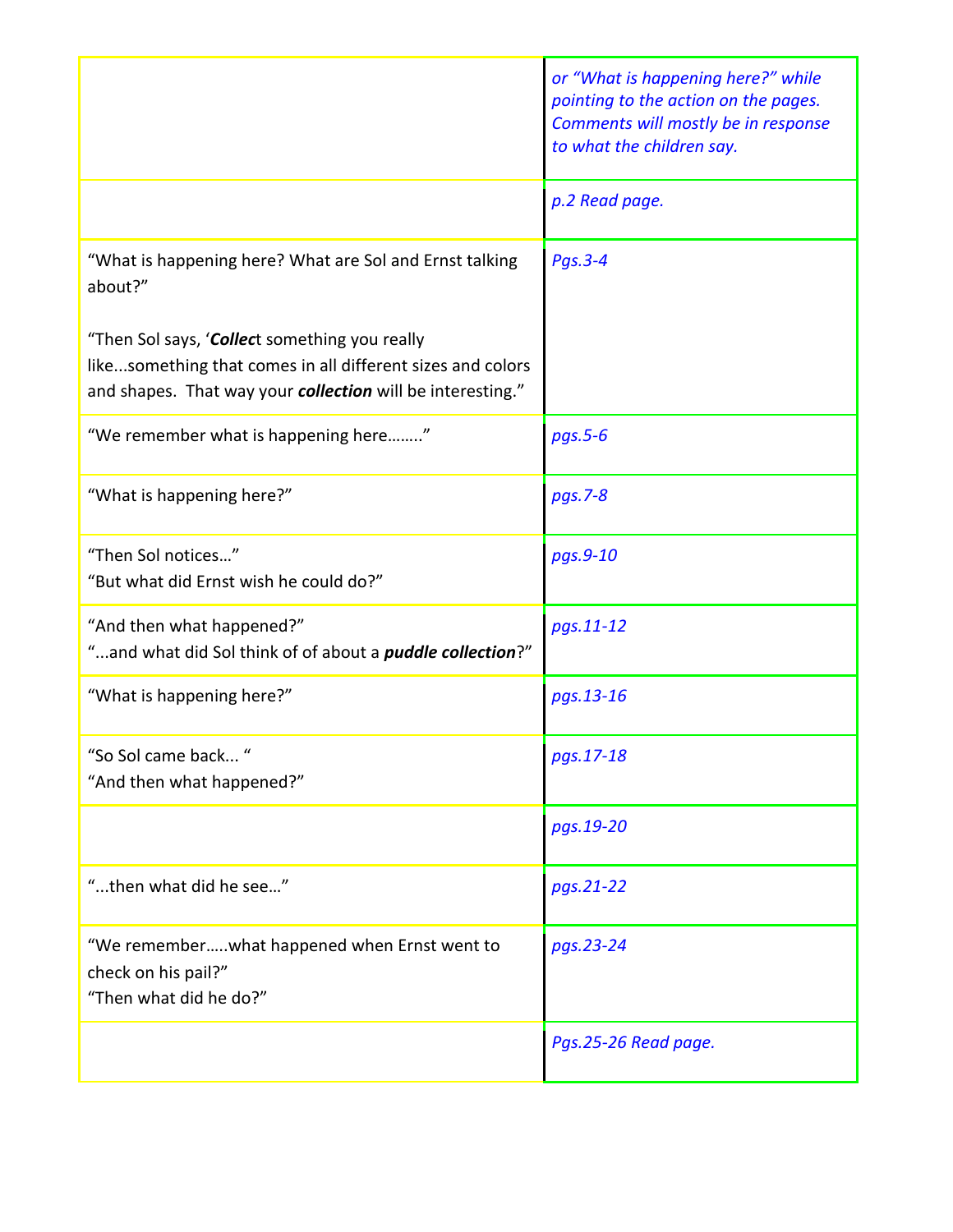### *Discussion Questions(s):*

- How are Ernst's paintings in *The Puddle Pail* similar to or different from the Lion's paintings in *Lion and the Little Red Bird*?
- Why do you think Sol and Ernst want to collect things?

# *Fourth Read:*

Children will:

- act out one or more scenes from the story
- explore character motivations and emotions
- recall main events from the story

With children, choose one scene to act out. Assign roles to children, or use a structure to ask for volunteers. As you read the corresponding pages from the story, children act out the scene and recite any dialogue.

### *Discussion Questions(s):*

● Do you have a collection? What would you like to collect and why?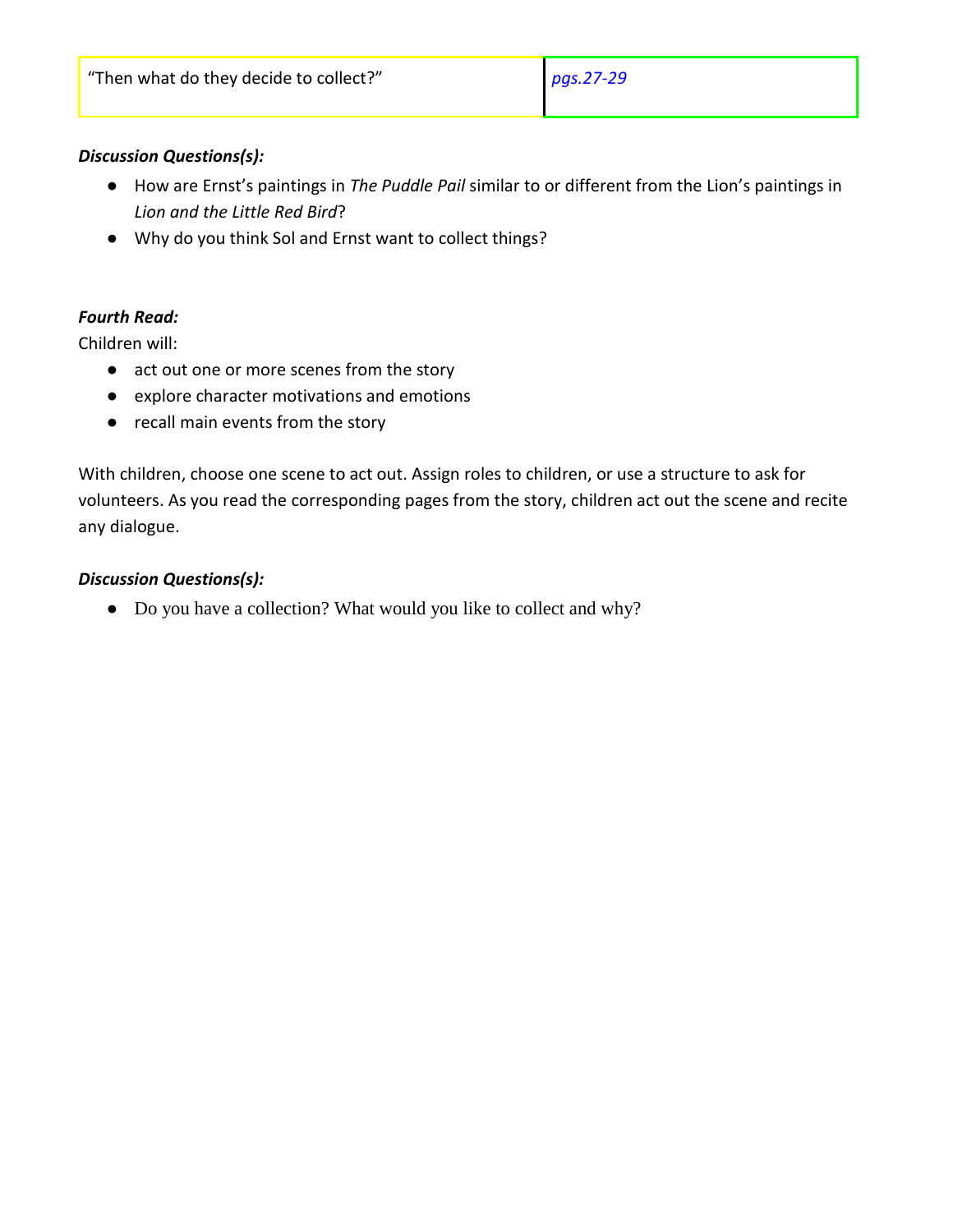| <b>Suggested Transition Activity</b><br><b>First Read</b>                                                            | <b>Literacy/Language Skills</b><br><b>Supported</b> |
|----------------------------------------------------------------------------------------------------------------------|-----------------------------------------------------|
| Say: "I will use colors from The Puddle Pail to dismiss you."                                                        | <b>Direct</b><br>-Category labels                   |
| "If you are wearing something blue like the night sky you may"<br>"If you are wearing white like the clouds you may" | -Vocabulary support                                 |
| "If you are wearing something black like blackberries you may."                                                      | <b>Indirect</b>                                     |
| "If you are wearing pink like these stars you may"                                                                   | -exposure to well formed                            |
| "If you wearing green like these leaves you may"                                                                     | sentences                                           |

| <b>Suggested Transition Activity</b>                                                                                     | Literacy/Language Skills                                   |
|--------------------------------------------------------------------------------------------------------------------------|------------------------------------------------------------|
| <b>Second Read</b>                                                                                                       | <b>Supported</b>                                           |
| Say: "I will dismiss you by the beginning sound in your name and the<br>beginning sounds of words from The Puddle Pail." | <b>Direct</b><br>-Beginning sounds<br>- vocabulary support |
| "If your name begins with $\frac{r}{r}$ , like rainbow, you may"                                                         | <b>Indirect</b>                                            |
| "If your name begins with /b/, like butterfly, you may"                                                                  | -repeated exposure to well-                                |
| "If your name begins with /c/, like collect you may"                                                                     | formed sentences ("If your                                 |
| "If your name begins with /p/, like pail"                                                                                | name begins")                                              |